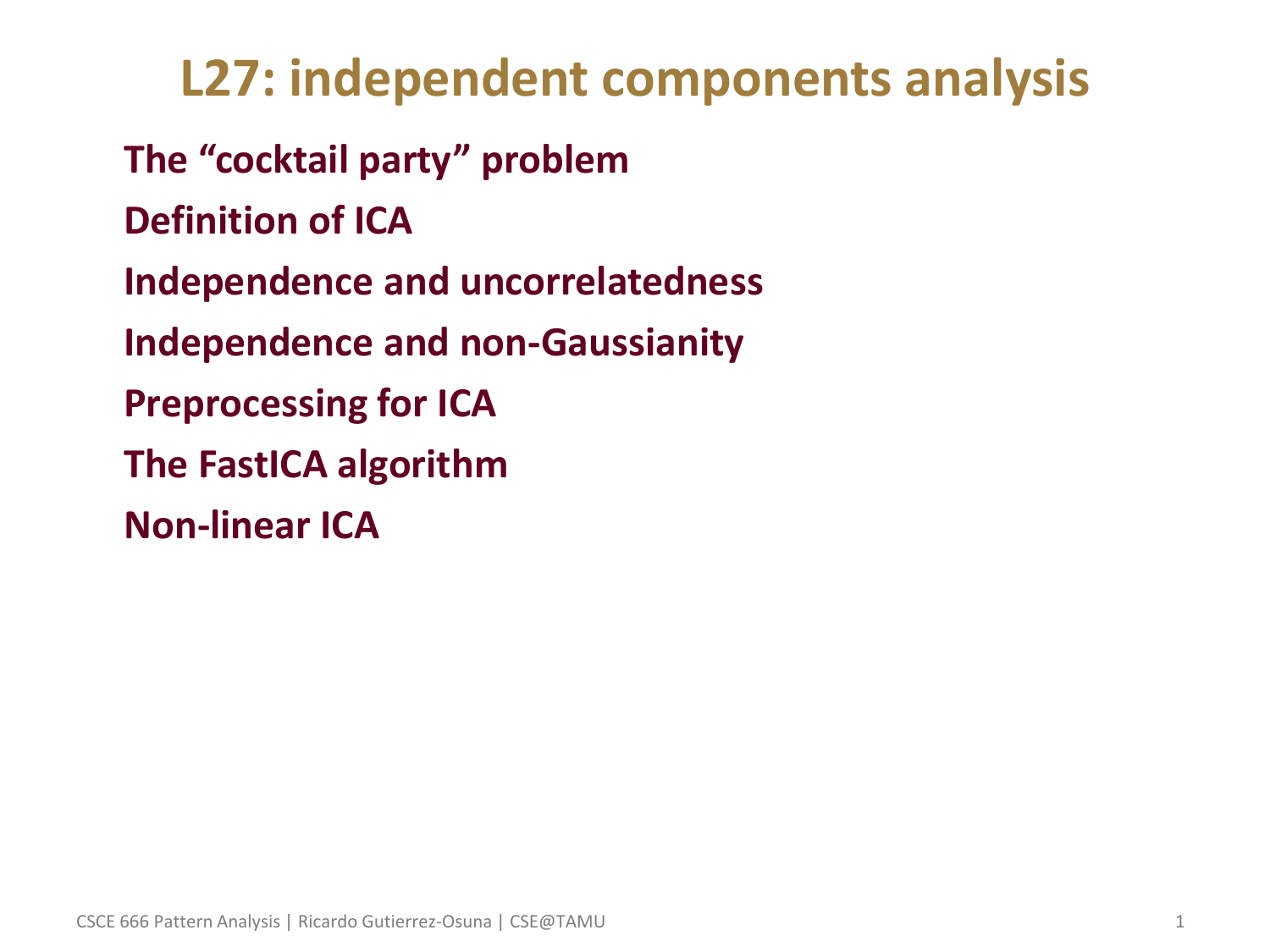# **The cocktail party problem**

## • **Imagine that you are at a large party where several conversations are being held at the same time**

- Despite the strong background, you are able to focus your attention on a specific conversation (of your choice), and ignore all others
- At the same time, if someone were to call our name from the other name of the room, we would immediately be able to respond to it
- How is it that we can separate different flows of information that occur at the same time and share the very same frequency bands?



Material in this lecture was obtained from [Hyvarinen and Oja, 2000]

CSCE 666 Pattern Analysis | Ricardo Gutierrez-Osuna | CSE@TAMU 2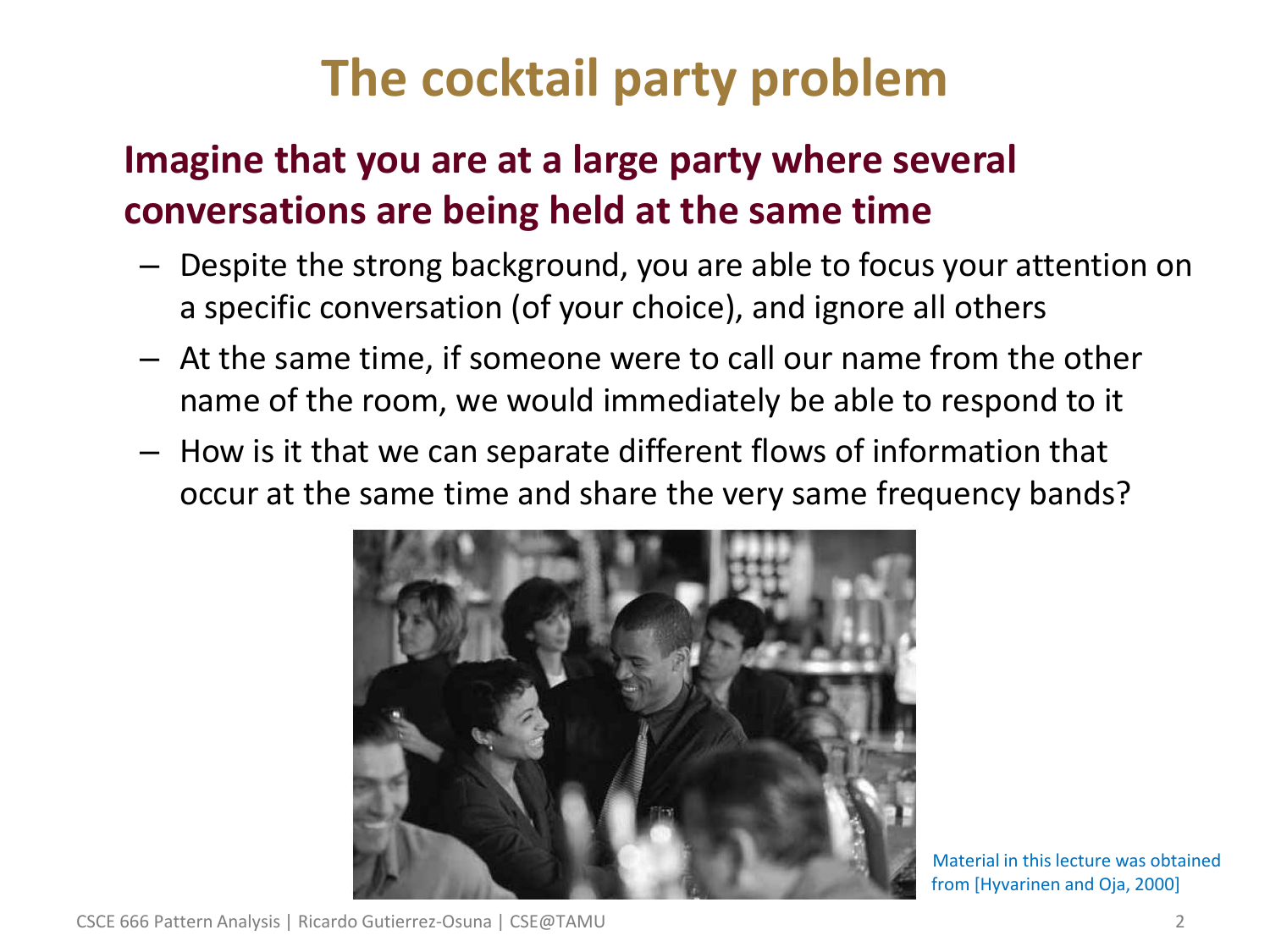#### • **Let's formalize this scenario**

- Two people are speaking simultaneously
	- We will denote their sound pressure waveforms by  $s_1(t)$  and  $s_2(t)$
- Two microphones are placed at different locations
	- We will denote their recorded signals by  $x_1(t)$  and  $x_2(t)$
- We will assume that the recorded signals  $x_i(t)$  are a linear combination of the sources  $s_i(t)$

$$
\begin{cases}\nx_1(t) = a_{11}s_1(t) + a_{12}s_2(t) \\
x_2(t) = a_{21}s_1(t) + a_{22}s_2(t)\n\end{cases}
$$

- where the coefficients aij would depend on the relative distance between the microphones and the speakers
- Note that this is a very oversimplified model, since we are ignoring very basic phenomena such as propagation delays and reverberances in the room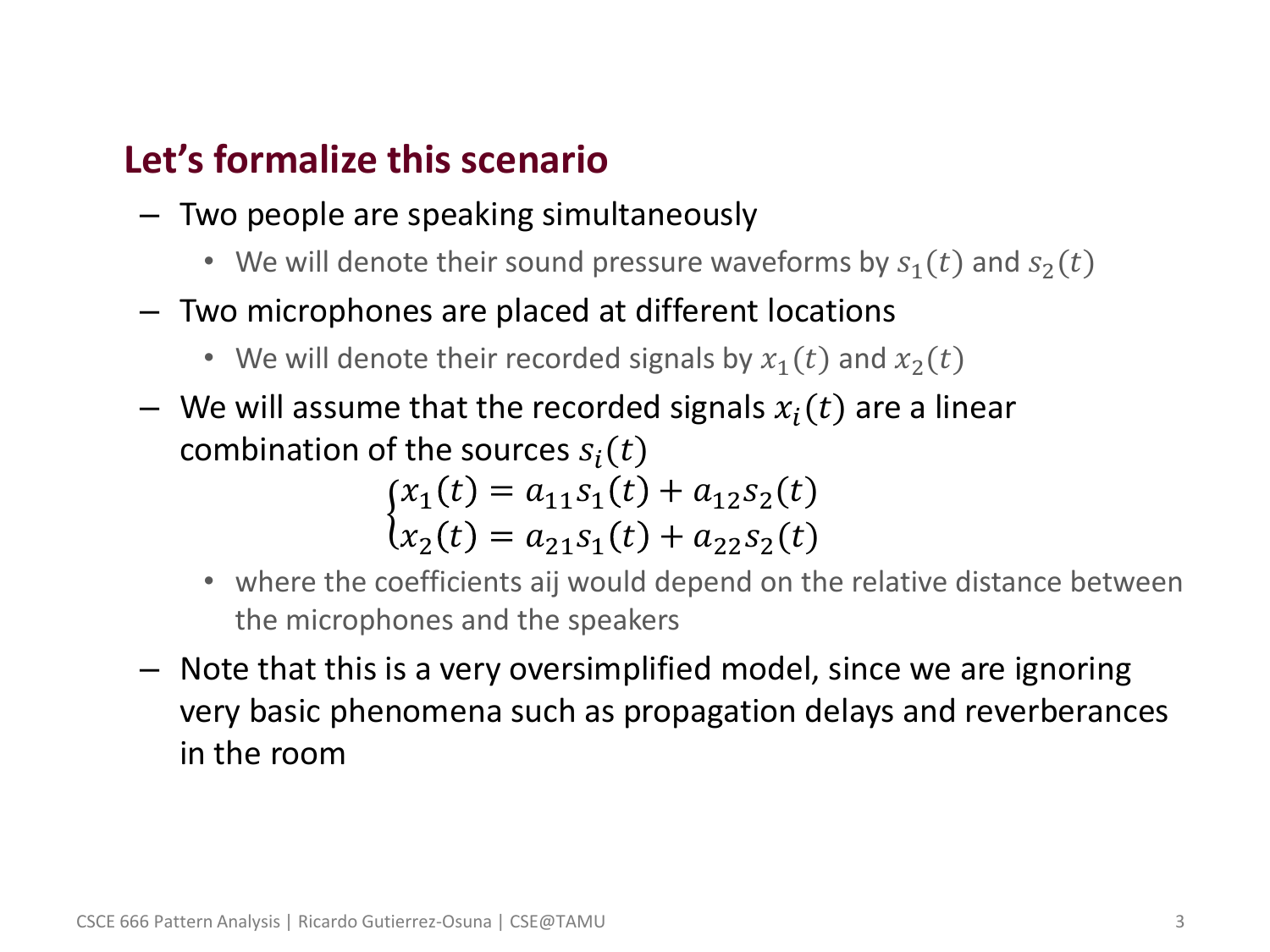### **Our goal is to find the sources**  $s_i(t)$  from mixed signals  $x_i(t)$

- Obviously, if we knew the mixing coefficients  $a_{ij}$ , the problem could be trivially solved through matrix inversion
- But how about when  $a_{ij}$  are unknown?

### To solve for both  $a_{ij}$  (actually, its inverse) and  $s_i(t)$ , we need to **make further assumptions**

- One such assumption would be that the speech waveforms of the two speakers are statistically independent, which is not that unrealistic
- Interestingly, this simple assumption is sufficient to solve the problem and, in some cases, the assumption need not be strictly true

#### • **The same principles can be (and have been) used for a variety of problems**

- Separating sources of activity in the brain from electrical (EEG) and magnetic (MEG, fMRI) recordings
- Denoising and detrending of sensor signals
- Finding "interesting" projections in high-dimensional data (projection pursuit)

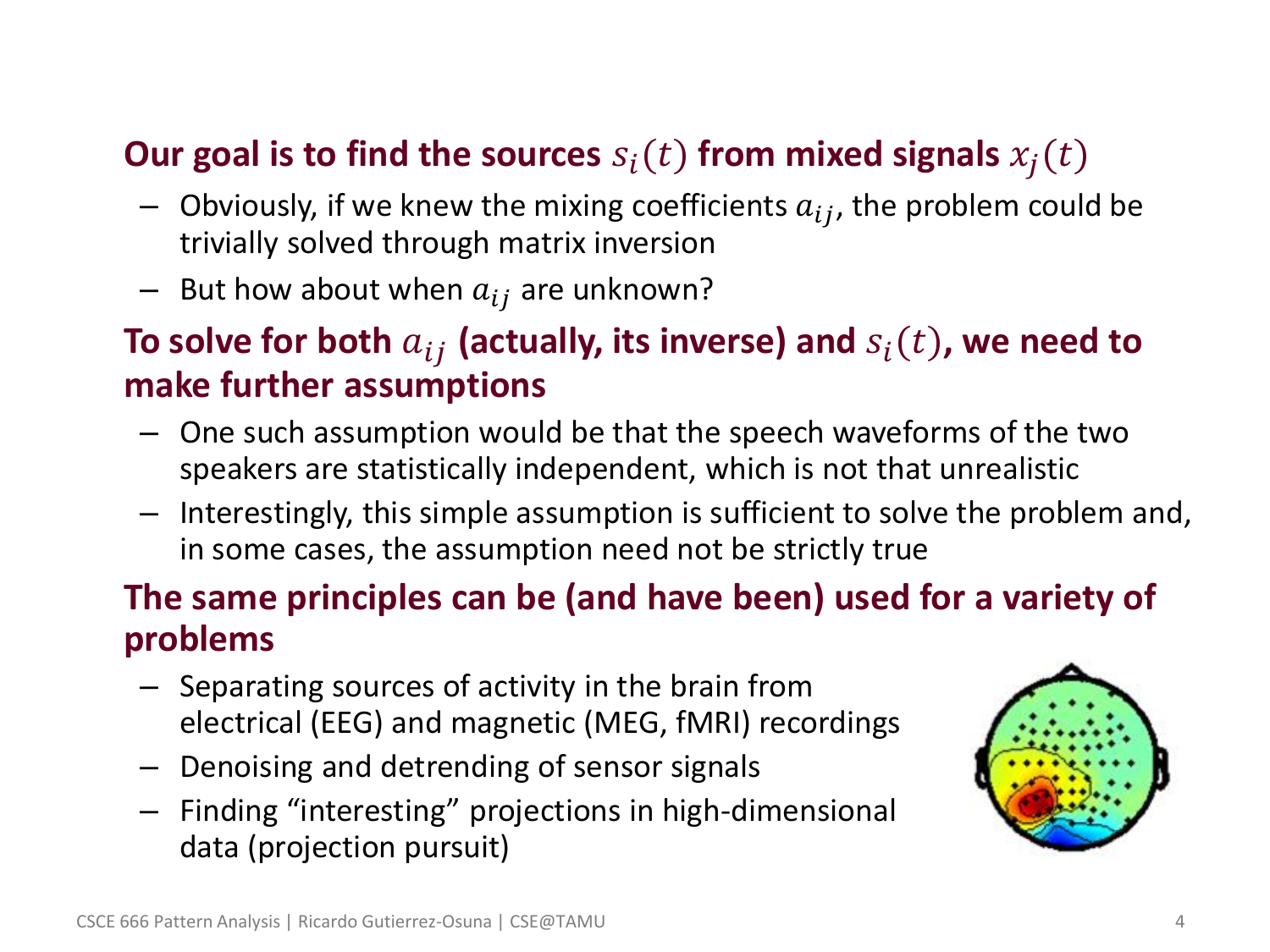# **Definition of ICA**

**Assume that we observe n linear mixtures**  $x_1, x_2, ... x_n$ , from **n independent observers**

$$
x_j(t) = a_{j1} s_1(t) + a_{j2} s_2(t) + \dots + a_{jn} s_n(t)
$$

- $-$  Or, using matrix notation,  $x = As$
- Our goal is to find a de-mixing matrix W such that  $s = Wx$

## • **Assumptions**

- Both mixture signals and source signals are zero-mean (i.e.  $E[x_i] =$  $E[s_i] = 0, \forall i, j$ 
	- If not, we simply subtract their means
- The sources have non-Gaussian distributions
	- More on this in a minute
- The mixing matrix is square, i.e., there are as many sources as mixing signals
	- This assumption, however, can sometimes be relaxed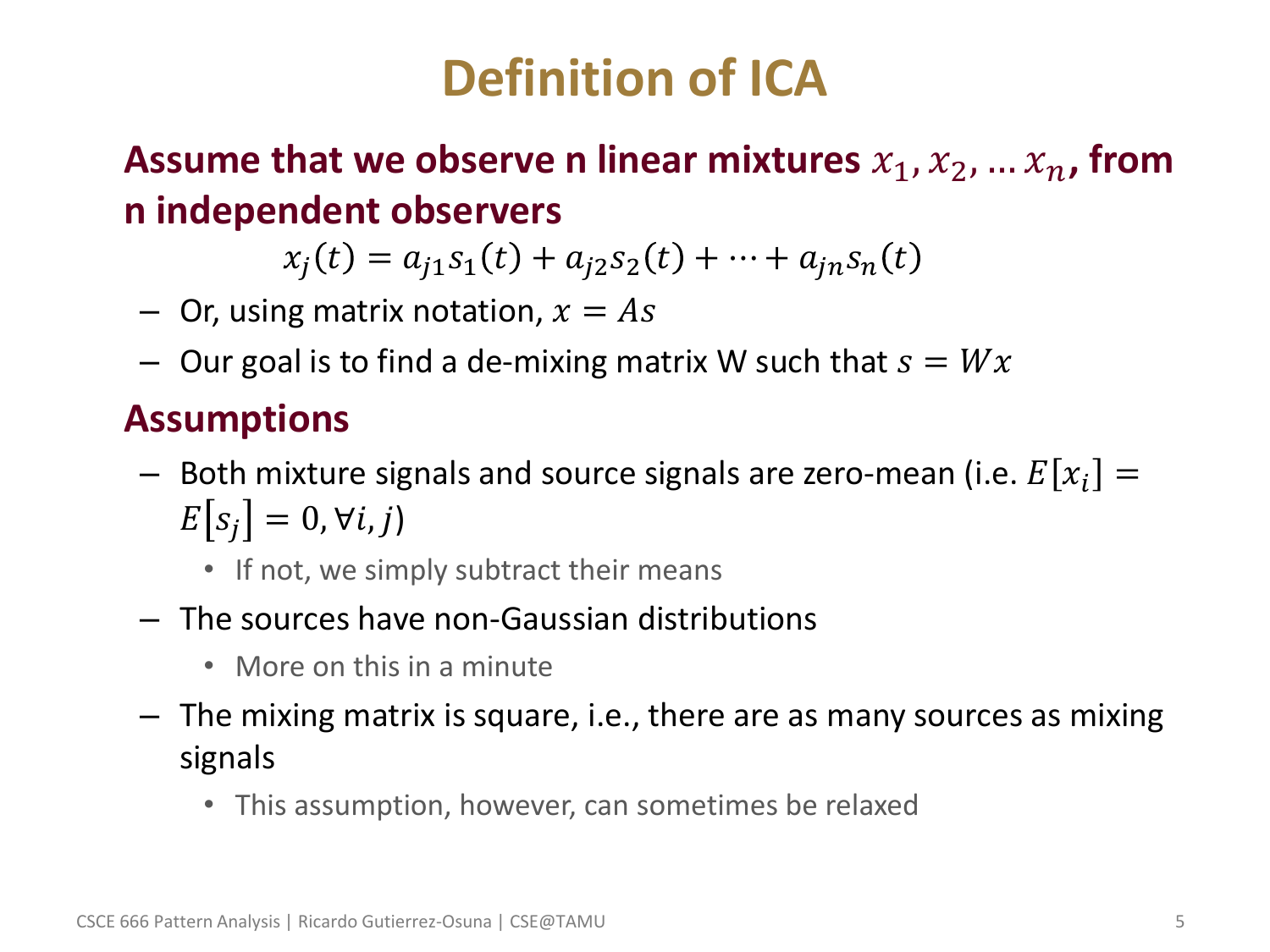## **Blind source separation**

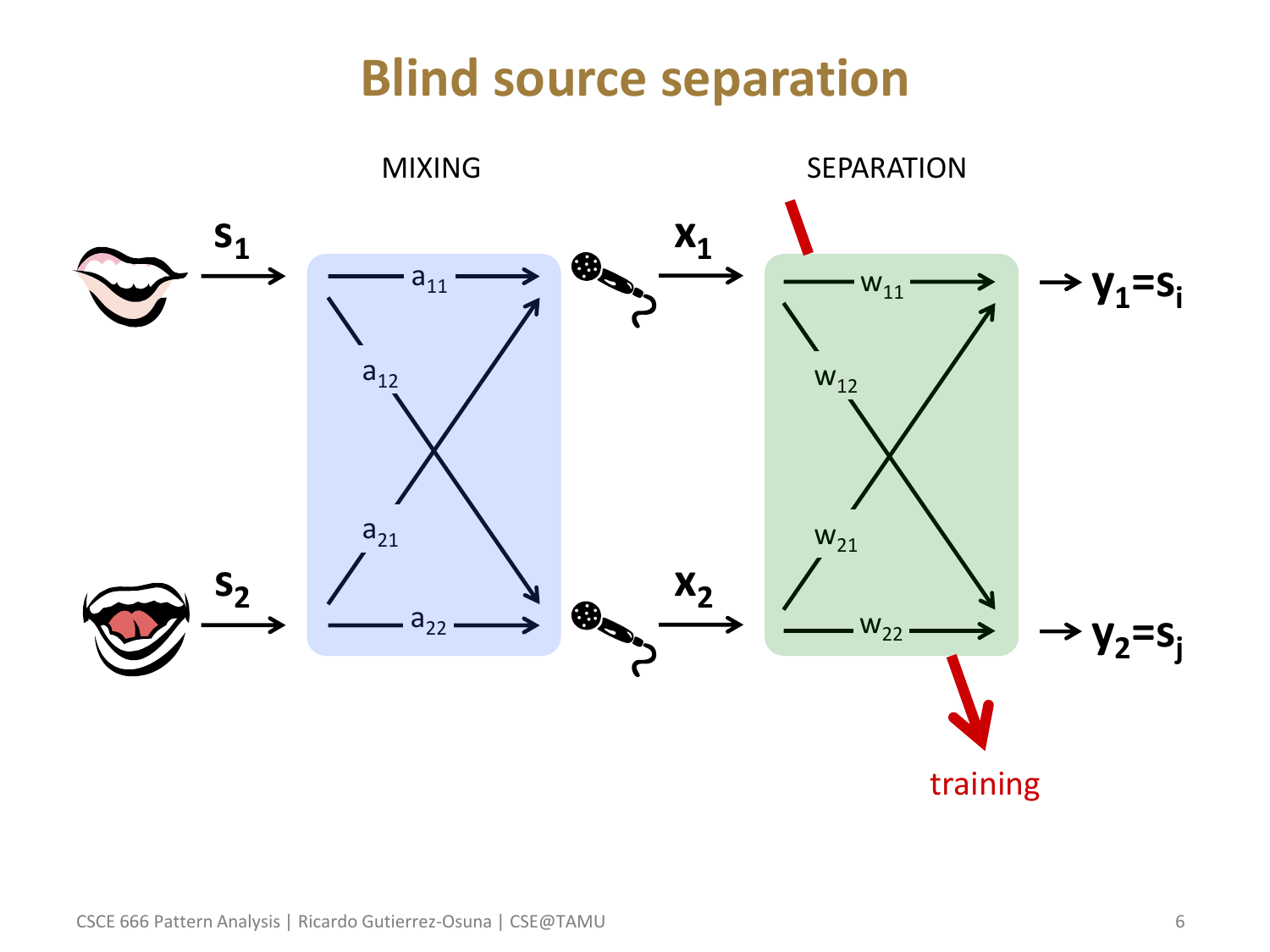# **An example**



CSCE 666 Pattern Analysis | Ricardo Gutierrez-Osuna | CSE@TAMU 7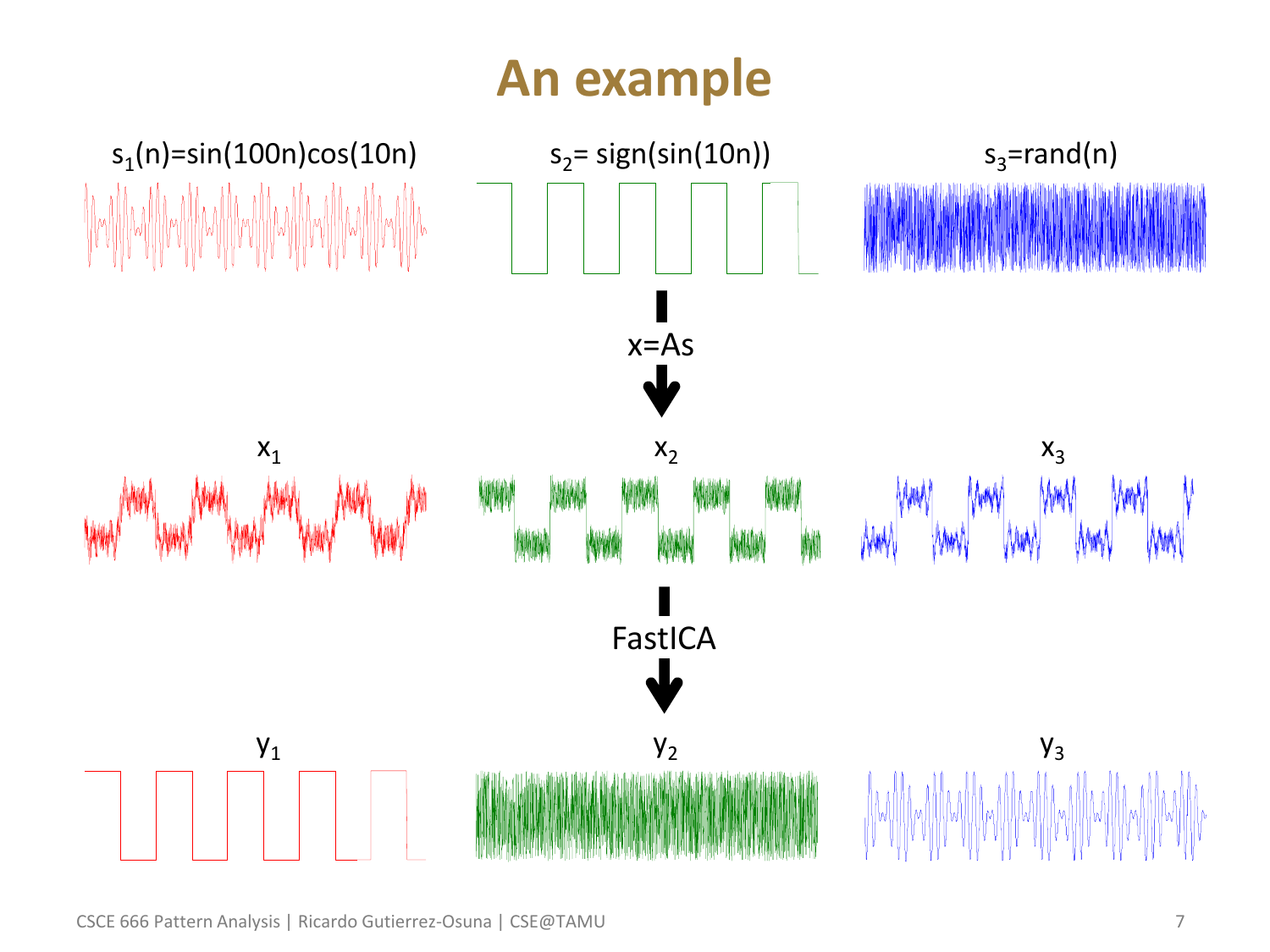# **Ambiguities of ICA**

### • **The variance of the ICs cannot be determined**

- Since both s and A are undetermined, any multiplicative factor in s, including a change of sign, could be absorbed by the coefficients of A  $x_j(t) = (ka_{j1})s_1(t) + (ka_{j2})s_2(t)$  $= a_{i1}(ks_1(t)) + a_{i2}(ks_2(t))$
- To resolve this ambiguity, source signals are assumed to have unit variance

$$
E\big[s_i^2\big]=1
$$

## • **The order of ICs cannot be determined**

- $-$  Since both s and A are unknown, any permutation of the mixing terms would yield the same result
- Compare this with PCA, where the order of the components can be determined by their eigenvalues (their variance)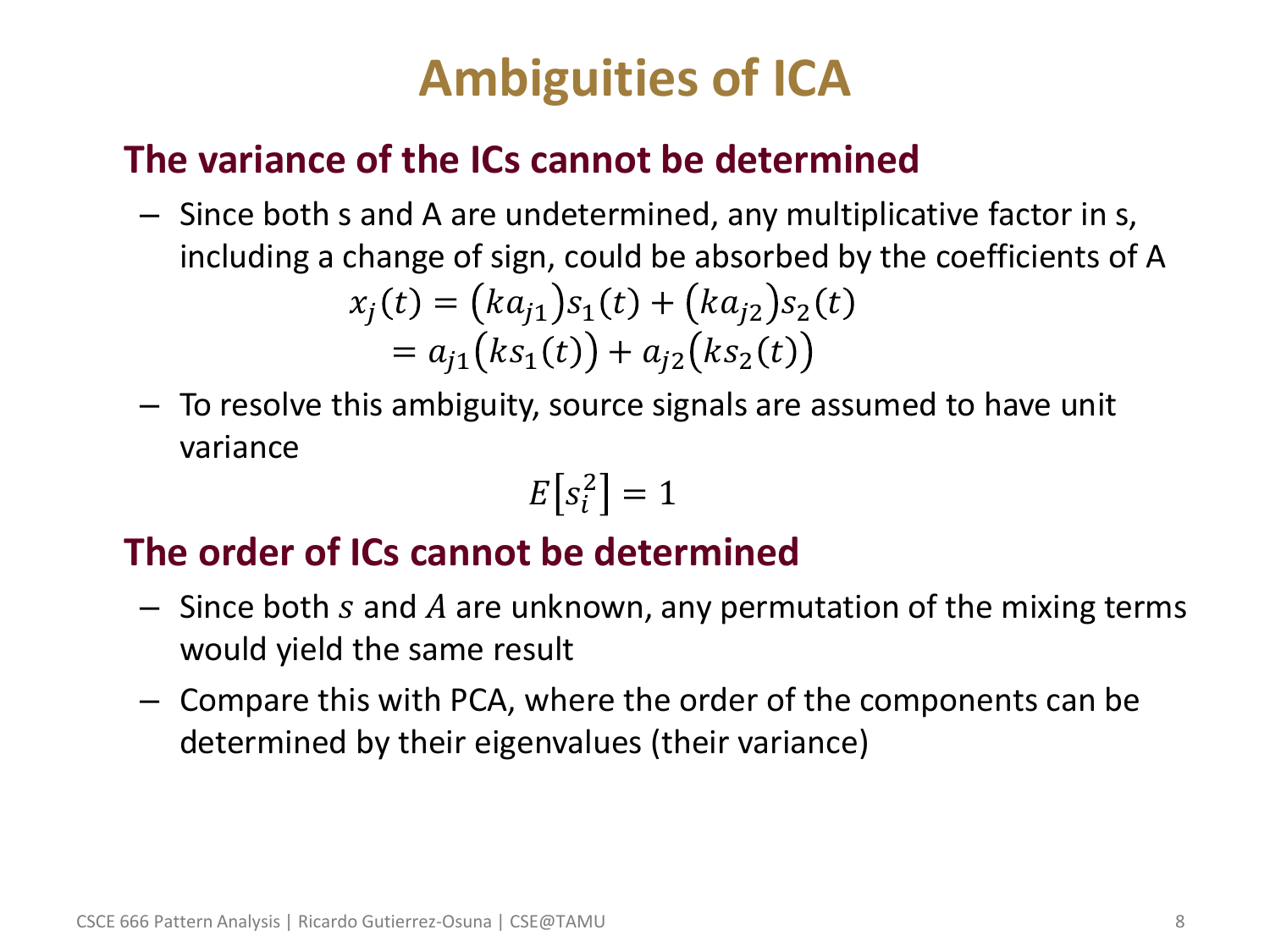# **Independence vs. uncorrelatedness**

## • **What is independence?**

– Two random variables  $y_1$  and  $y_2$  are said to be independent if knowledge of the value of  $y_1$  does not provide any information about the value of  $y_2$ , and viceversa

$$
p(y_1|y_2) = p(y_1) \Leftrightarrow p(y_1, y_2) = p(y_1)p(y_2)
$$

## • **What is uncorrelatedness?**

– Two random variables  $y_1$  and  $y_2$  are said to be uncorrelated if their covariance is zero

$$
E[y_1^2 y_2^2] = 0
$$

## • **Equivalences**

- Independence implies uncorrelatedness
- Uncorrelatedness DOES NOT imply independence…
	- Unless the random variables  $y_1$  and  $y_2$  are Gaussian, in which case uncorrelatedness and independence are equivalent
	- Note that, in this case, the covariance matrix is diagonal, and  $p(x_1, x_2)$ can be trivially factorized as the product of the two univariate densities  $p(x_1)$  and  $p(x_2)$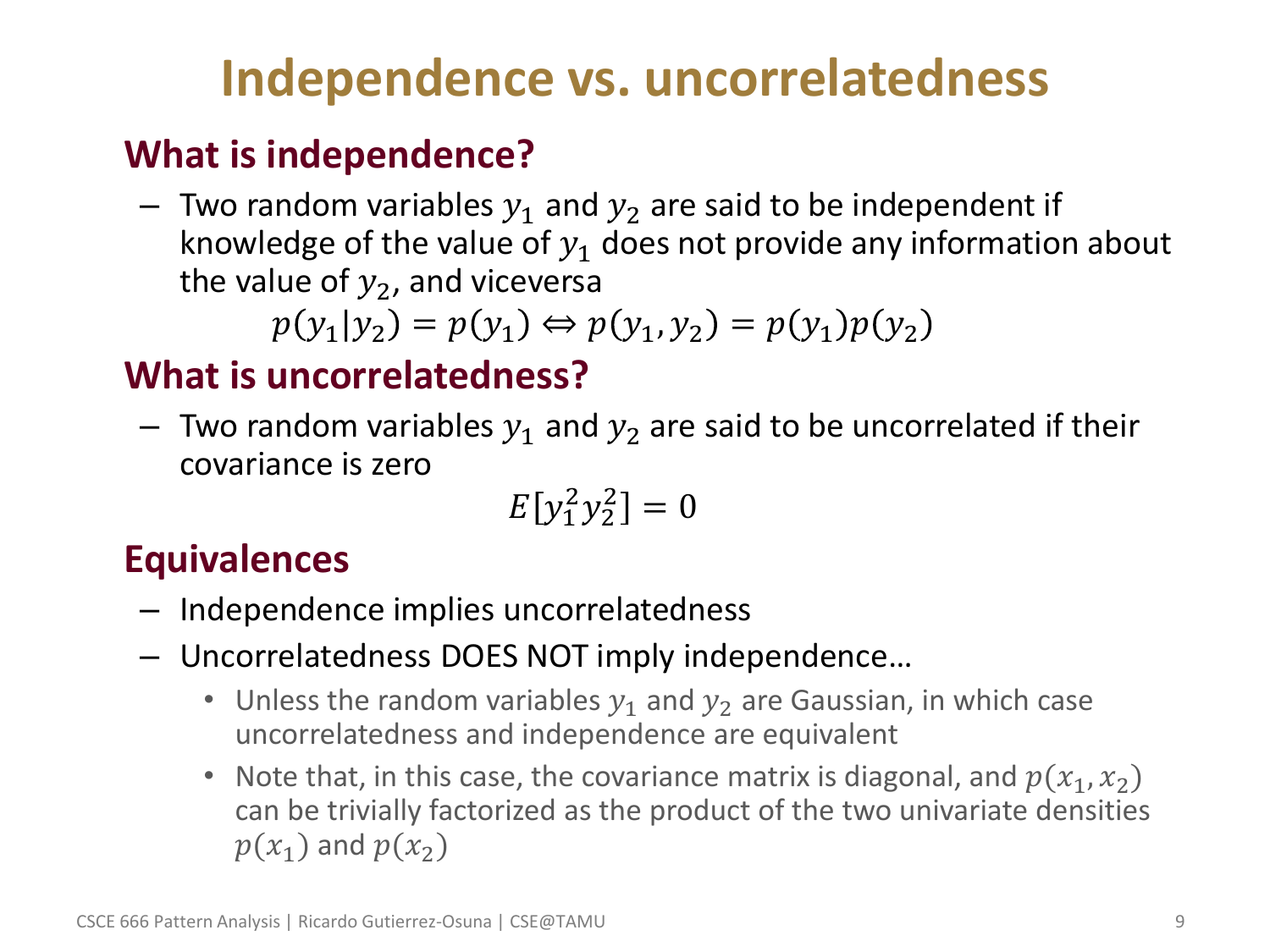## **Why can't Gaussian variables be used with ICA?**



CSCE 666 Pattern Analysis | Ricardo Gutierrez-Osuna | CSE@TAMU 10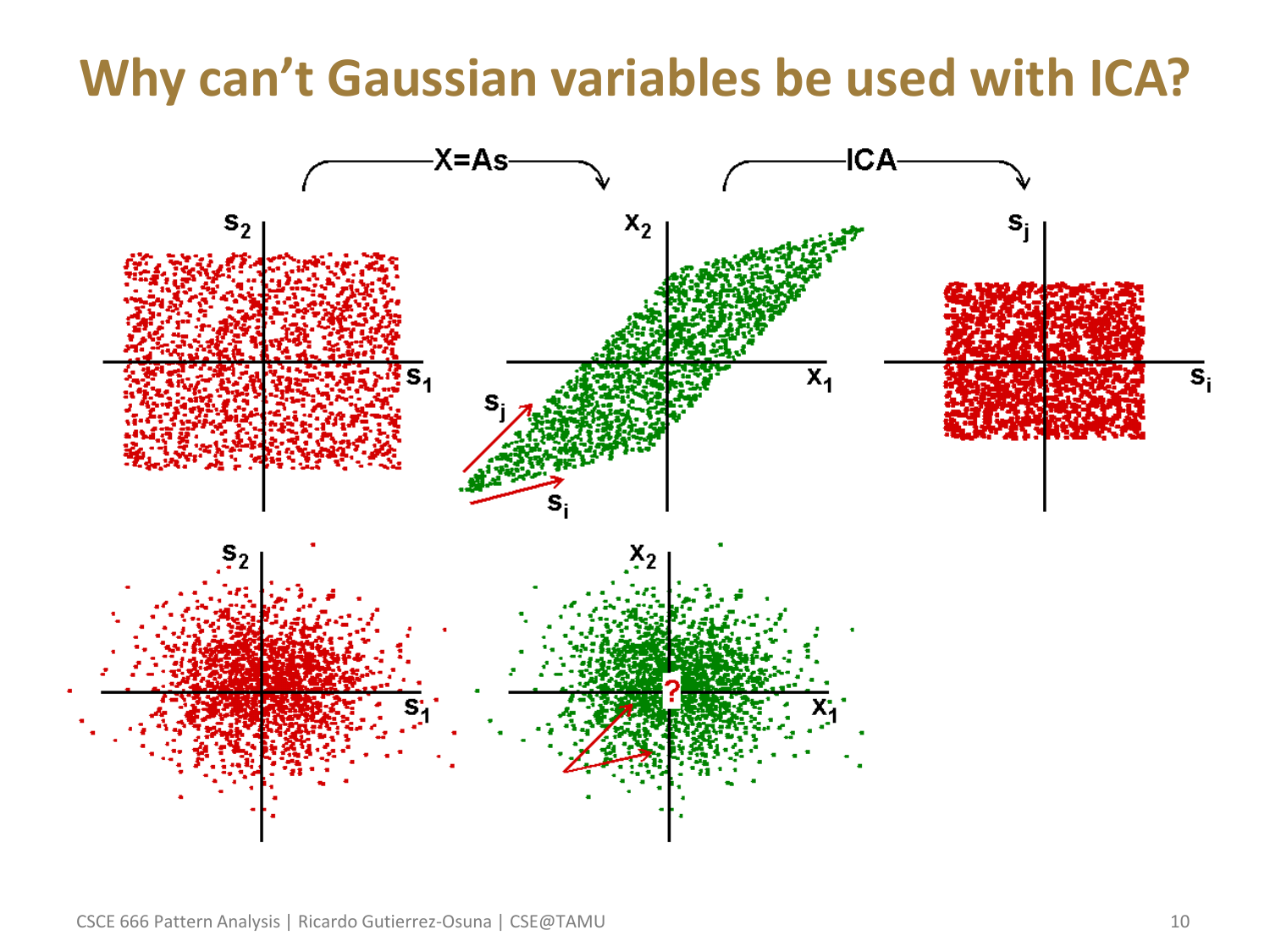# **Independence and non-Gaussianity**

#### • **As we have just seen, a necessary condition for ICA to work is that the signals be non-Gaussian**

- Otherwise, ICA cannot resolve the independent directions due to symmetries
- Besides, if signals are Gaussian, one may just use PCA to solve the problem (!)

#### • **We will now show that finding the independent components is equivalent to finding the directions of largest non-Gaussianity**

- For simplicity, let us assume that all the sources have identical distributions
- Our goal is to find the vector w such that  $y = w^T x$  is equal to one of the sources s
- We make the change of variables  $z = A^T w$ ,
	- This leads to  $y = w^T x = w^T A s = z^T s$
	- Thus, y is a linear combination of the sources s
- $-$  According to the CLT, the signal y is more Gaussian than the sources s since it is a linear combination of them, and becomes the least Gaussian when it is equal to one of the sources
- Therefore, the optimal w is the vector that maximizes the non-Gaussianity of  $w^T x$ , since this will make y equal to one of the sources
- The trick is now how to measure "non-Gaussianity"…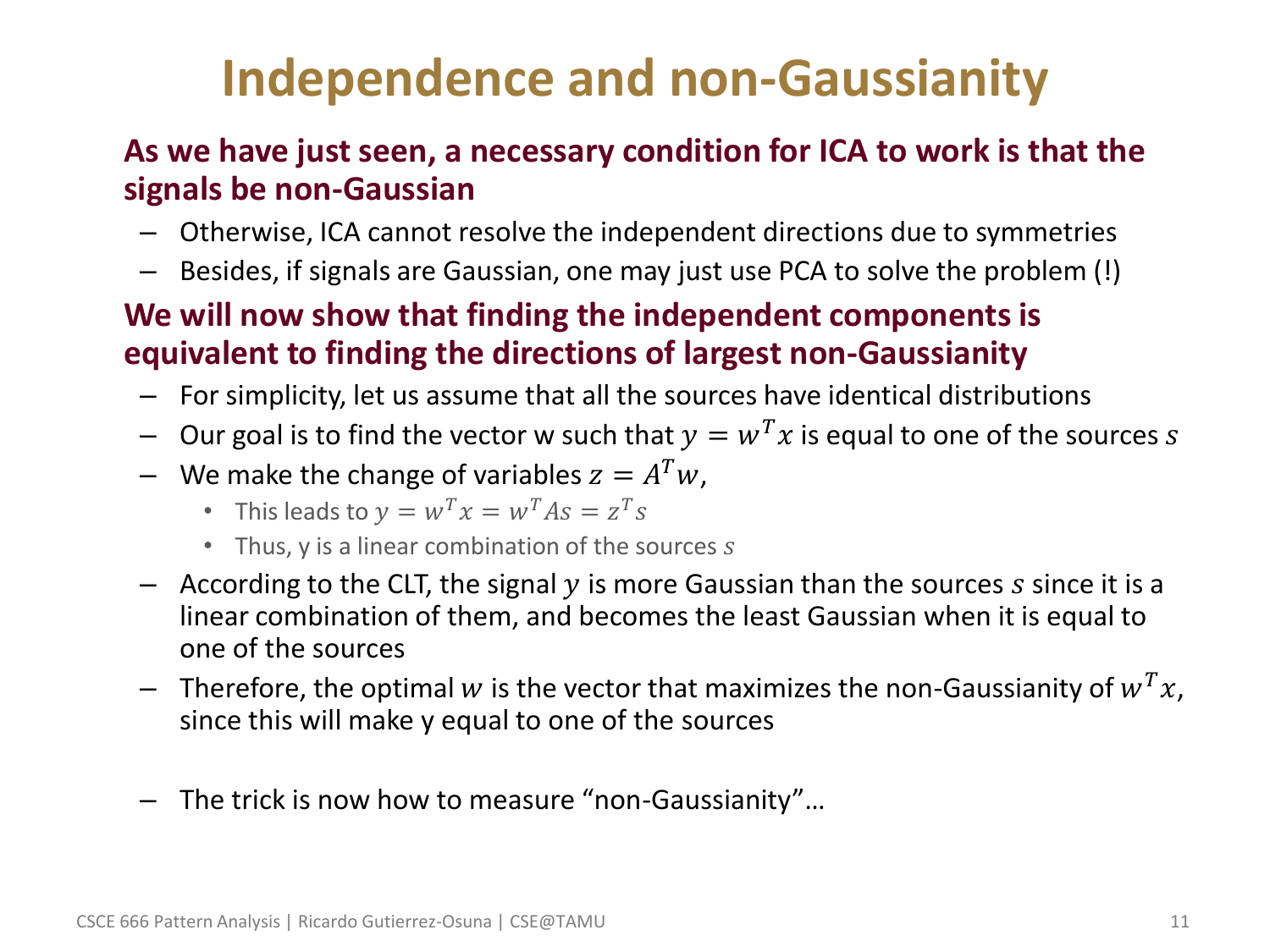## **Measures of non-Gaussianity**

#### • **Kurtosis**

- The classical measure of non-Gaussianity is kurtosis, which is defined as the fourth order cummulant  $kurt(y) = E[y^4] - 3(E[y^2])^2$
- Kurtosis can be both positive or negative
	- When kurtosis is zero, the variable is Gaussian
	- When kurtusis is positive, the variable is said to be supergaussian or leptokurtic
		- Supergaussians are characterized by a "spiky" pdf with heavy

tails, i.e., the Laplace pdf

- When kurtosis is negative, the variable is said to be subgaussian or platykurtic
	- Subgaussians are characterized by a rather "flat" pdf
- Thus, the absolute value of the kurtosis can be used as a measure of non-Gaussianity
	- Kurtosis has the advantage of being computationally cheap
	- Unfortunately, kurtosis is rather sensitive to outliers







Platykurtic K < 0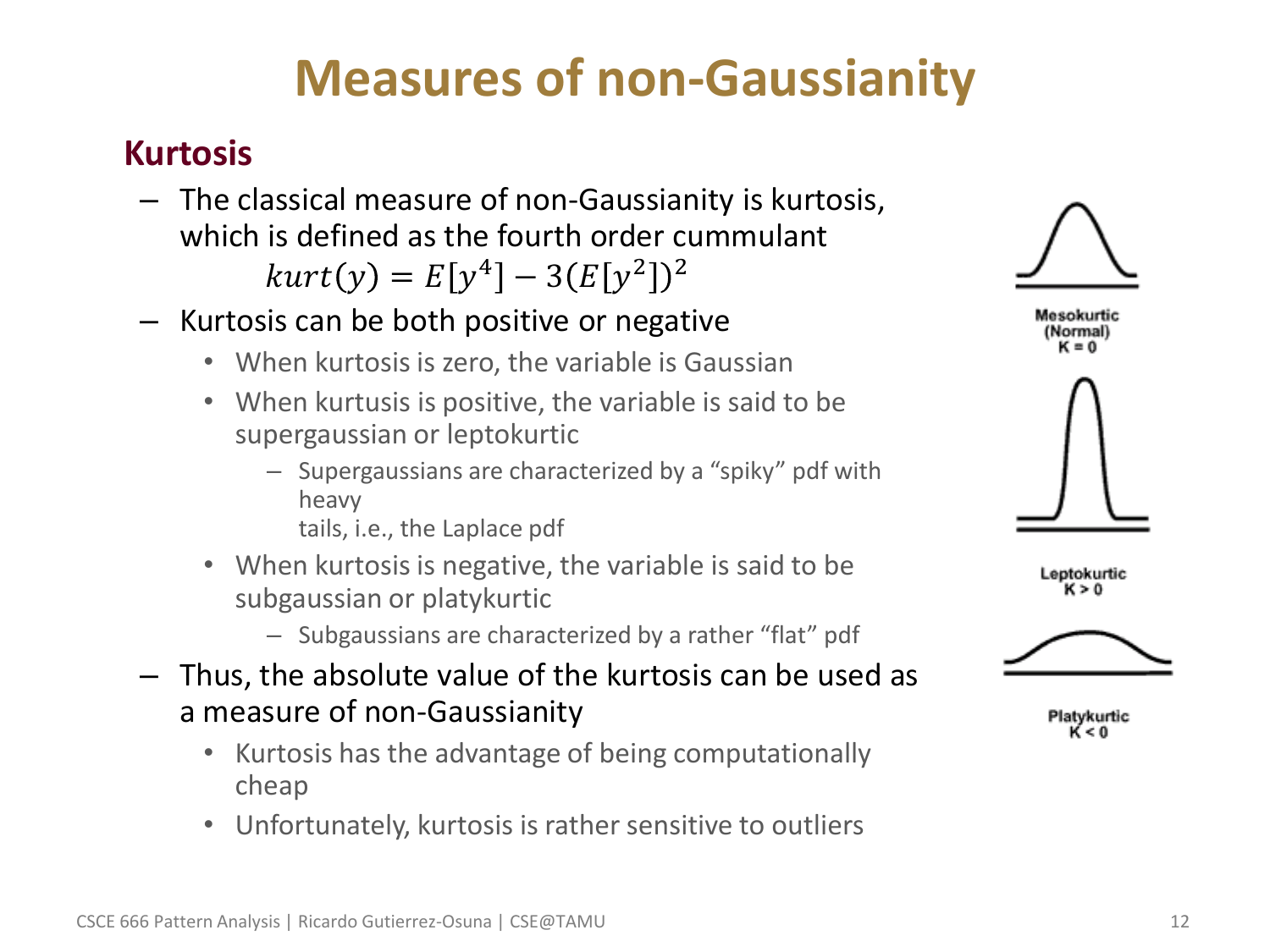### • **Negentropy**

- An information-theoretic quantity of differential entropy
- The entropy of a variable can be thought of as a measure of randomness
	- For a discrete-valued variable, the entropy  $H(Y)$  is defined as

$$
H(Y) = -\sum_{i} P(Y = a_i) \log P(Y = a_i)
$$

• whereas for a continuous-valued variable, the (differential) entropy is

$$
H(Y) = -\int p(y) \log p(y) dy
$$

• A uniform variable has the largest entropy among discrete-valued variables, whereas a Gaussian has the largest entropy among continuous valued variables

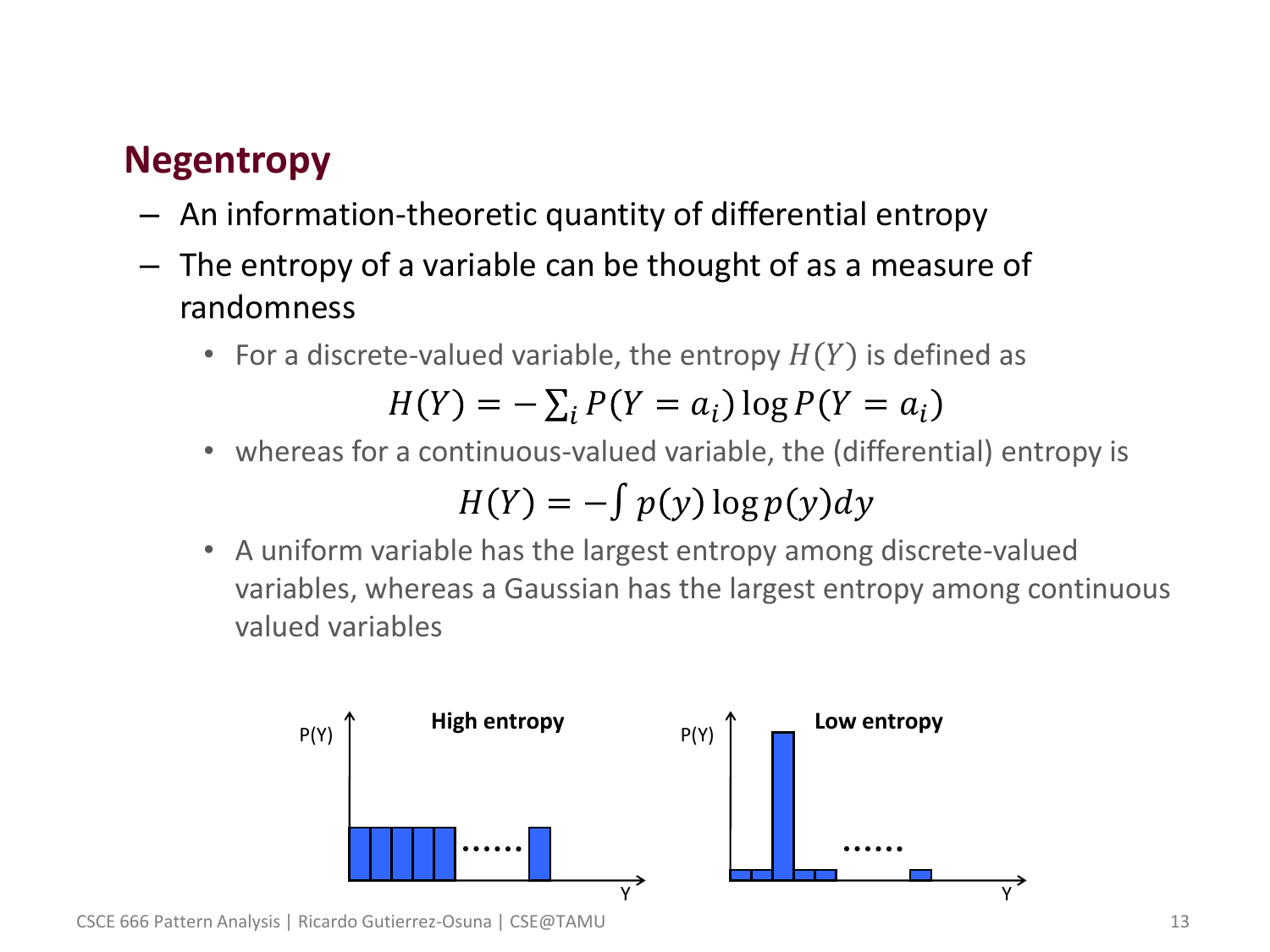– To obtain a measure of non-Gaussianity, one may then take a differential measurement of entropy relative to a Gaussian; this is known as negentropy

 $J(y) = H(y_c) - H(y)$ 

- where  $y_G$  is a Gaussian variable with the same variance as y
- Note that  $J(y)$  is always non-negative, and only equal to zero for a Gaussian
- Properties
	- Negentropy is statistically robust
	- Unfortunately, it is also computationally intensive, since it requires density estimation, possibly non-parametric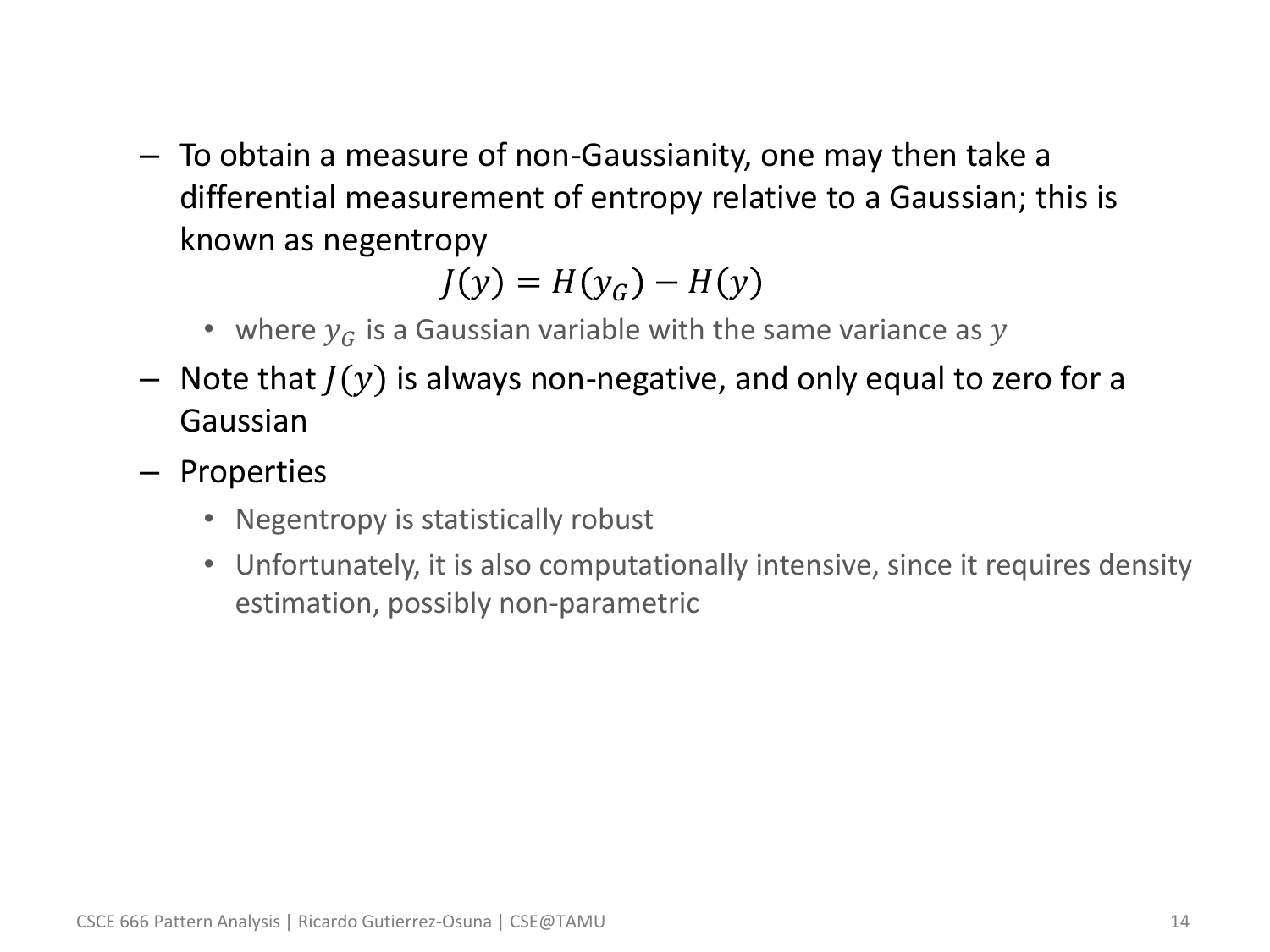## • **Approximations of negentropy**

- Since the estimation of negentropy is difficult, one typically uses approximations proposed by Hyvarinen, which have the form  $J(y) \propto [E\{G(y)\} - E\{G(v)\}]^2$ 
	- where  $\nu$  is a Gaussian variable N(0,1),  $\nu$  is assumed to be zero-mean, and  $\tilde{G}$  is a nonquadratic function
	- Several choices of  $G$  have been shown to work well, including

$$
G_1(u) = \frac{1}{a_1} \log \cosh(a_1 u) \quad 1 \le a_1 \le 2
$$

$$
G_2(u) = -\exp(-u^2/2)
$$

- These approximations have several advantages
	- Even in cases when they are not accurate, they are consistent (always non-negative and zero if  $y$  is Gaussian)
	- They provide a tradeoff between the properties of the two classical measures (kurtosis and negentropy)
	- They are computationally simple, fast to compute, and have good statistical properties (robustness)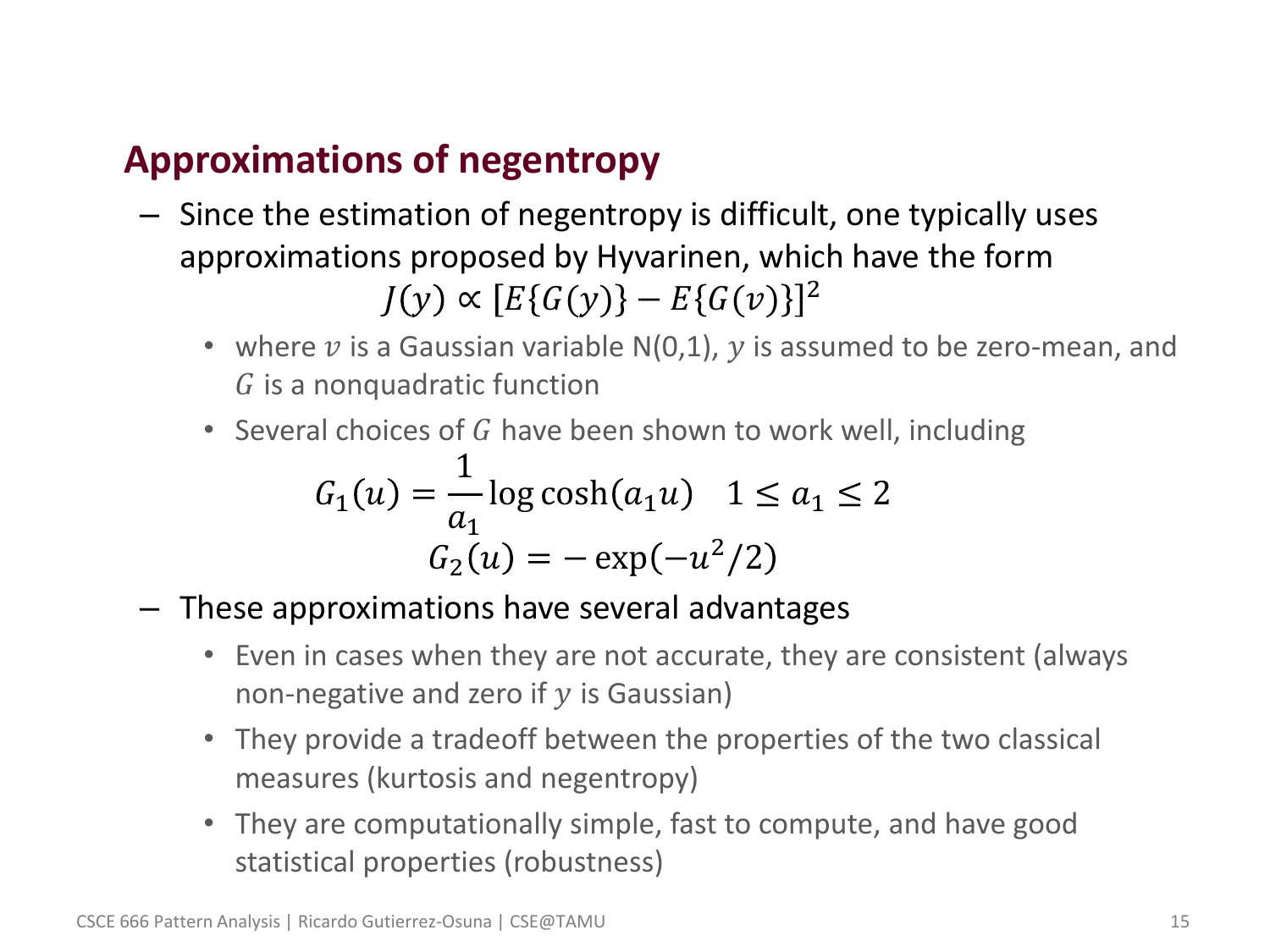# **Preprocessing for ICA**

## • **ICA can be made simpler and better conditioned it the data is preprocessed prior to the analysis**

- **Centering**
	- This step consists of subtracting the mean of the observation vector

$$
x' = x - E[x]
$$

• The mean vector can be added to the estimates of the sources afterwards  $s = s' + A^{-1}E[x]$ 

#### – **Whitening**

• Whitening consists of applying a linear transform to the observations so that its components are uncorrelated and have unit variance

$$
\tilde{x} = Wx \Rightarrow E[\tilde{x}\tilde{x}^T] = I
$$

• This can be achieved through principal components

$$
\tilde{x} = ED^{-1/2}E^T x
$$

– where (the columns of) E and (the diagonal of) D are the are eigenvector and eigenvalues of  $E[\chi \chi^T]$ , respectively

$$
E\left[xx^T\right] = EDE^T
$$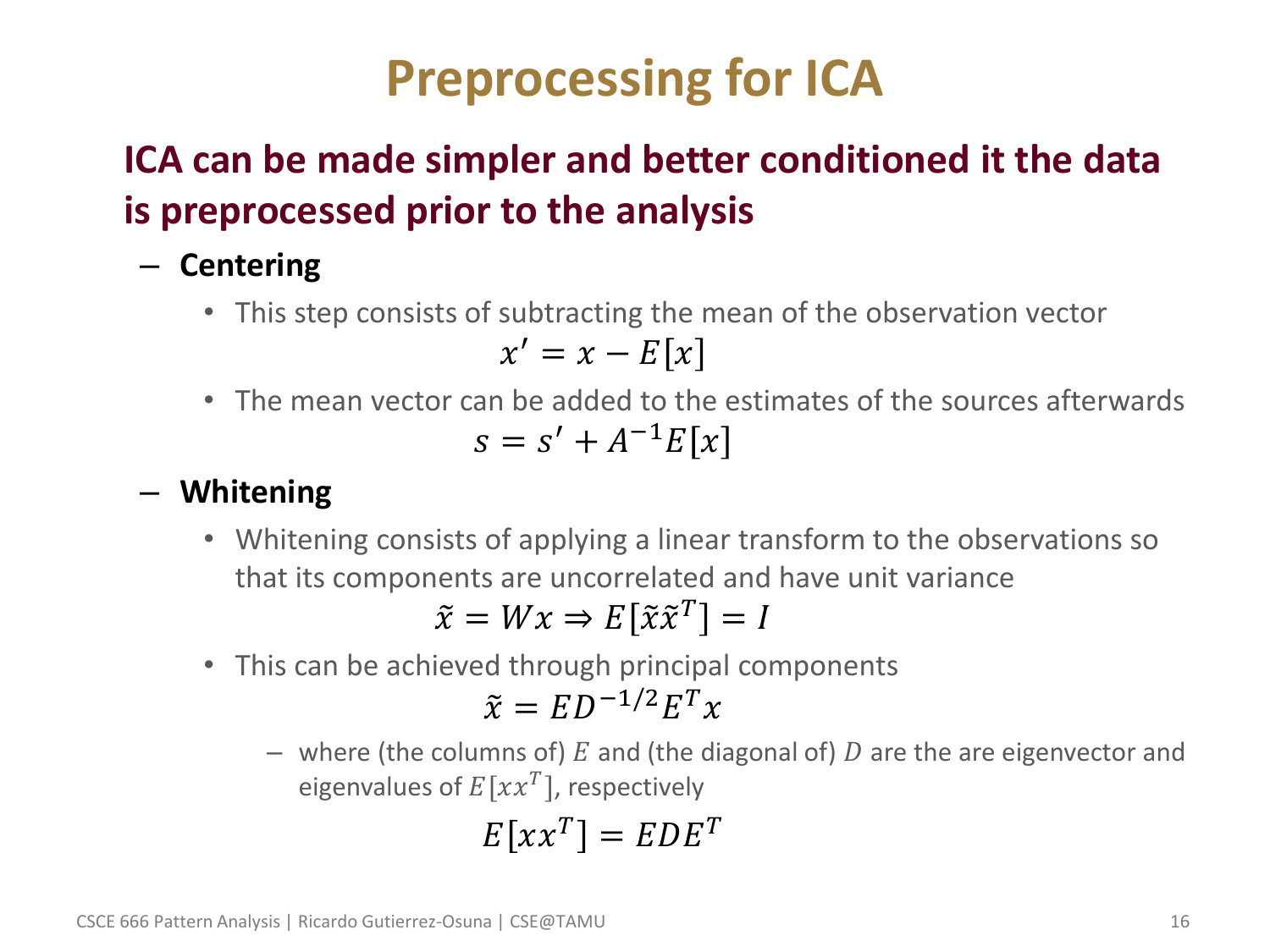#### – Whitening (continued)

• Note that whitening makes the mixing matrix orthogonal

$$
\tilde{x} = ED^{-1/2}E^{T} x \Rightarrow
$$

$$
\tilde{x} = ED^{-1/2}E^{T} As = \tilde{A}s \Rightarrow
$$

$$
E[\tilde{x}\tilde{x}^{T}] = \tilde{A}E[ss^{T}]\tilde{A} = \tilde{A}\tilde{A}^{T} = I
$$

- Which has the advantage of halving the number of parameters that need to be estimated, since an orthogonal matrix only has  $n(n - 1)/2$  free parameters
	- For a 2 source problem, there will only be one parameter (an angle) to be estimated!
- Since computing PCA is straightforward, it is then worthwhile to reduce the complexity of the ICA problem by whitening the data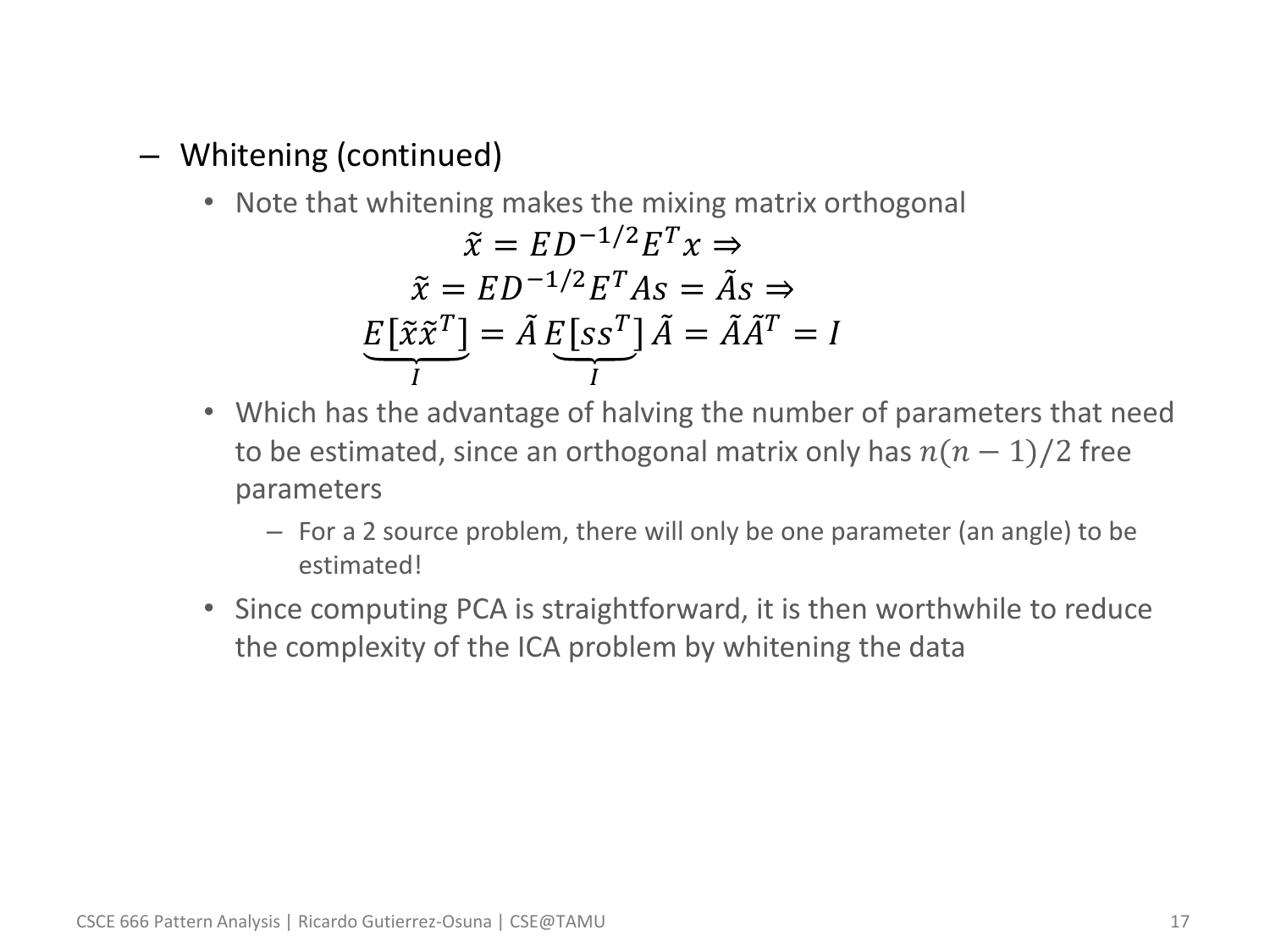# **The FastICA algorithm for one unit**

#### • **FastICA is a very efficient method of maximizing the measures of non-Gaussianity mentioned earlier**

- In what follows, we will assume that the data has been centered and whitened
- We will first start with a single-unit problem, then generalize to multiple units

#### • **FastICA for one unit**

- $-$  The goal is to find a weight vector w that maximizes the negentropy estimate  $J(w^T x) \propto (E[G(w^T x)] - E[G(v)])^2$
- Note that the maxima of  $J(w^T x)$  occurs at a certain optima of  $E\{G(w^T x)\}\$ , since the second part of the estimate is independent of  $w$
- According to the Kuhn-Tucker conditions, the optima of  $E\{G(w^Tx)\}\)$  unde the constraint  $E\{(w^T x)^2\} = ||w||^2 = 1$  occurs at points where

$$
F(w) = E[xg(w^T x)] - \beta w = 0
$$

- where  $q(u) = dG(u)/du$
- The constraint  $E\{(w^T x)^2\} = ||w||^2 = 1$  occurs because the variance of  $w^T x$  must be equal to unity (by design): if the data is pre-whitened, then the norm of  $w$  must be equal to one
- The problem can be solved as an approximation of Newton's method
	- To find a zero of  $f(x)$ , apply the iteration  $x_n = x_n f(x_n)/f'(x_n)$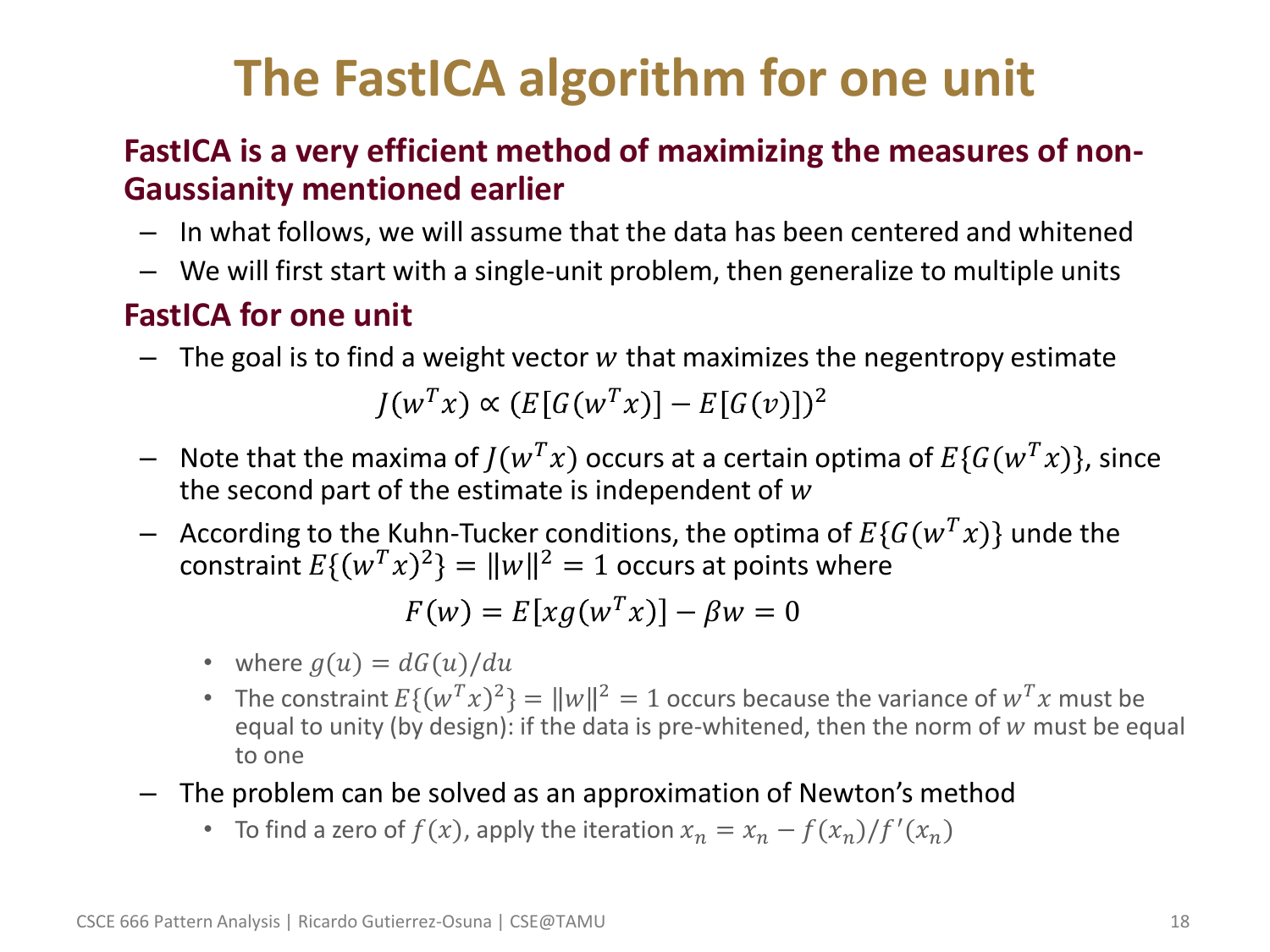- Computing the Jacobian of  $F(w)$  yields  $JF(X) = E\{xx^{T}g'(w^{T}x)\} - \beta I$
- To simplify inversion of this matrix, we approximate the first term of the expression by noting that the data is sphered  $\overline{F}$

$$
E[xx^T g'(w^T x)] \approx E[xx^T] E[g'(w^T x)] = \underbrace{E[g'(w^T x)]}_{a \text{ scalar}} I
$$

- So the Jacobian is diagonal, which simplifies the inversion
- Thus, the (approximate) Newton's iteration becomes

 $w^+ = w - (E[xg(w^T x)] - \beta w)/(E[g'(w^T x)] - \beta w)$ 

– This algorithm can be further simplified by multiplying both sides by  $\beta - E[g'(w^T x)]$ , which yields the FastICA iteration

> (1) Choose an initial (e.g., random) weight vector  $w$ (2) Let  $w^+ = E\{xg(w^Tx)\} - E\{g'(w^Tx)\}$ (3) Let  $w = w^+ / ||w^+||$ (4) If not converged, go back to (2)